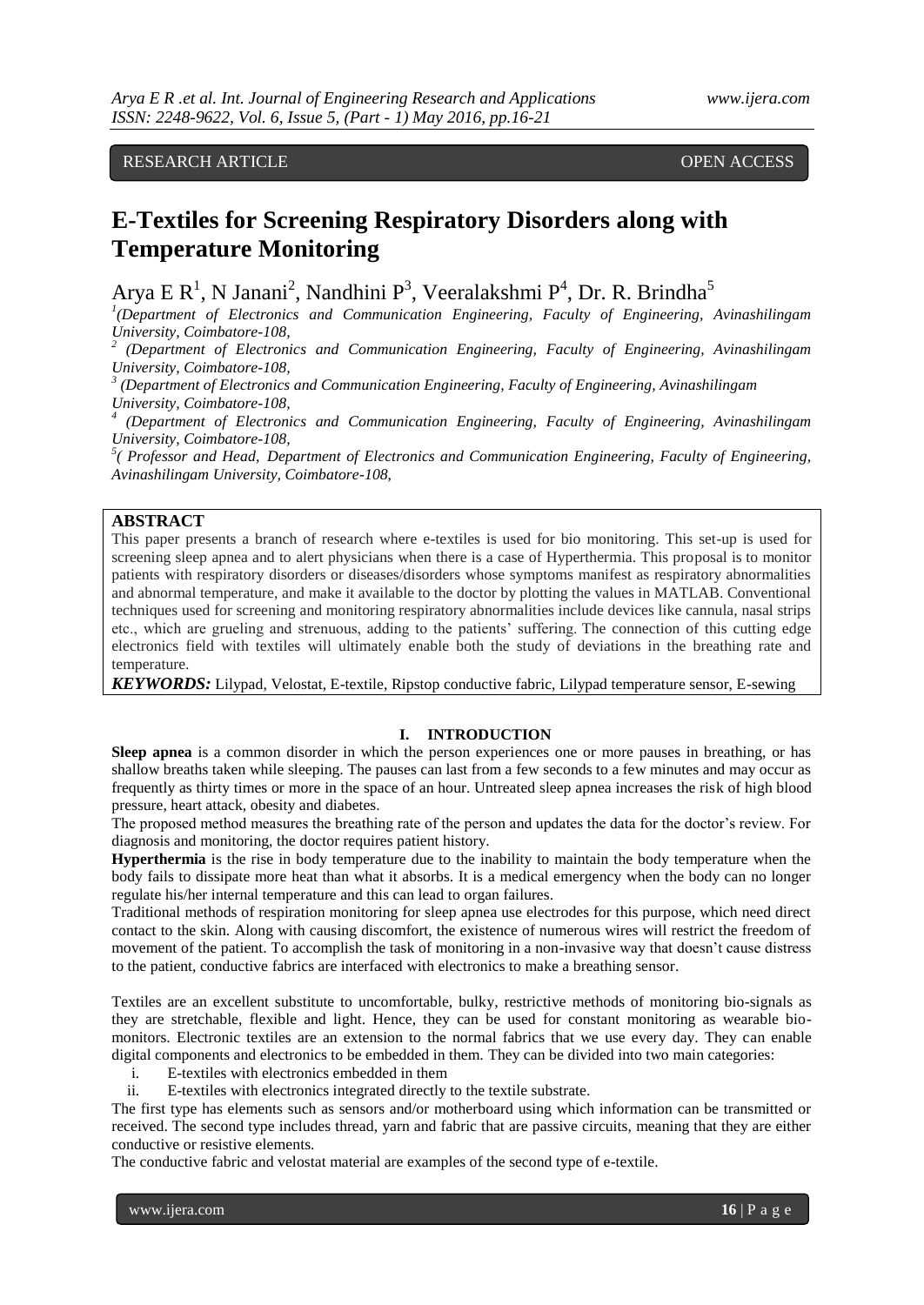

# **II. BLOCK DIAGRAM AND PROCESS FLOW GRAPH**

*Figure 1: The overall block diagram of the system*

#### *A. SENSORS*

Pressure sensitive conductive sheet, Velostat, along with Conductive fabric is used to fabricate a sensor to monitor the breathing rate of the person.

In addition to this, there will also be a temperature sensor placed at one of the armpits for the measurement of body temperature.

#### *B. ARDUINO MICROCONTROLLER*

A power supply of 3.7V is given from the coin cell battery to one end of the conductive fabric. The output from the two regions of conductive fabrics is given to input ports of the Lilypad simple board, and the microcontroller is programmed such that the average of the two outputs is computed. Similarly, the output from the temperature sensor is given to the input port.

During inhalation, as the chest and abdomen expand, the velostat gets squeezed. This reduces its resistance, rendering it conductive. The current that is applied at one end of the conductive fabric can be received at the other end of the second conductive fabric. The received current from the temperature sensor and respiratory sensors is translated as temperature and voltage reading and the same is displayed and plotted respectively.

#### *C. BLUETOOTH*

Bluetooth is a wireless technology for data transfer over short distances using short wavelength UHF radio waves. The communication is carried out at a frequency of 2.45GHz. This is in the ISM band which has been set aside for uses of Industrial, Scientific and Medical devices in an international agreement. Bluetooth works as a replacement for RS-232 cables.

Here, Bluetooth is used to transfer data from the Lilypad arduino kit to mobile phone or a personal computer.

#### *D. GSM*

In case of any abnormality, the microcontroller triggers the GSM module which consists of a SIM card and a transmitter system to send alerts to the pre-programmed numbers via SMS.

#### **III. SENSOR CONSTRUCTION**

Both of the two types of textiles, woven and nonwoven can be employed to make the sensing element. Here, the conductive fabric is woven and the velostat is non-woven.

The Velostat sheet is sandwiched between two layers of conductive fabric. Squeezing it will reduce the resistance and thus, this set up works as a pressure sensor. The ends of the conductive fabric are attached to each of the two parts of the Velcro fasteners to provide adjustability. One of these is placed at the thoracic region and the other at the abdominal region due to varied breathing pattern of different people. The type of breathing is significant in different regions for different people.



*Fig 2: Illustration of the arrangement of conductive fabric and velostat in the respiratory sensor*.

www.ijera.com **17** | P a g e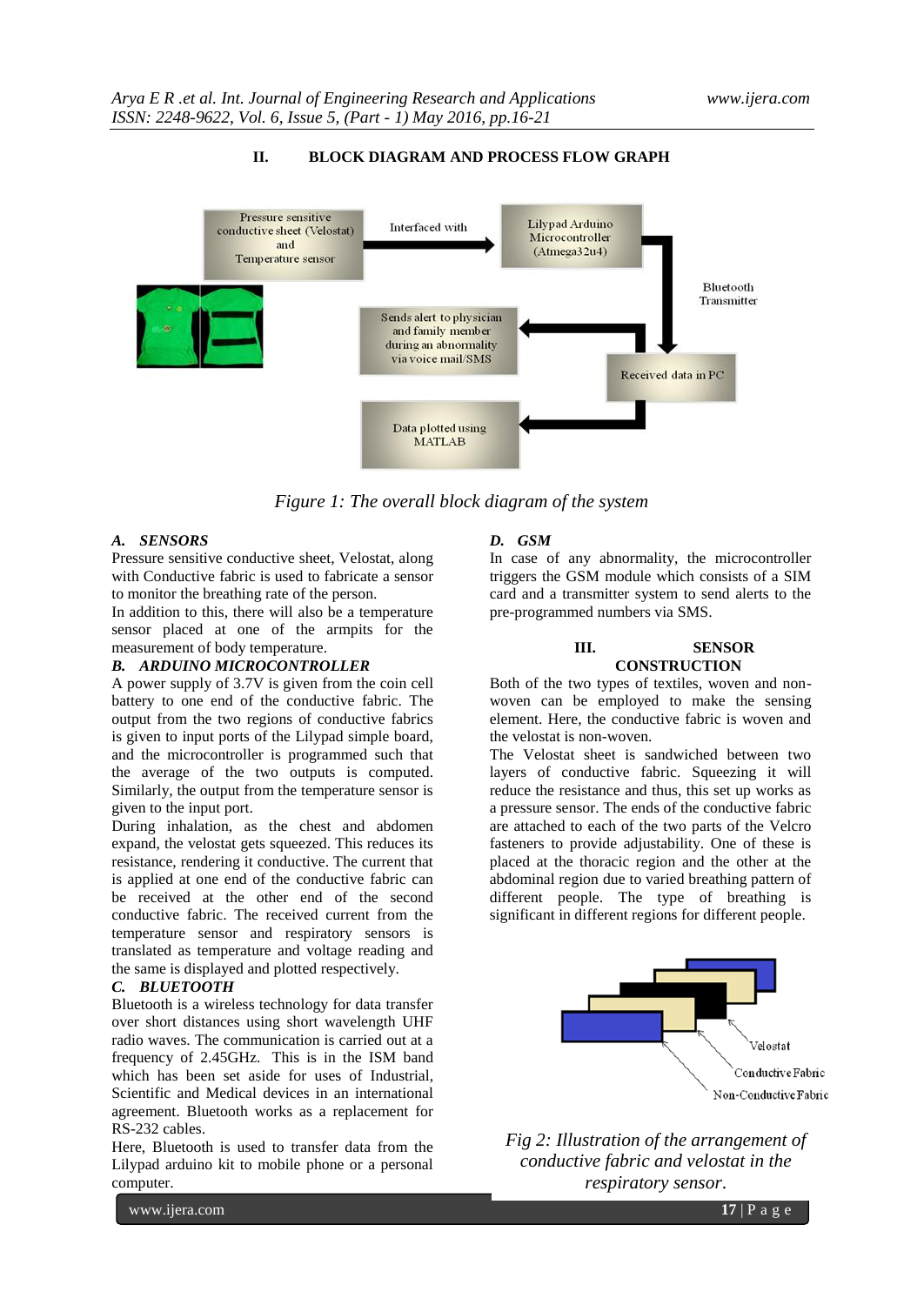#### *A. VELOSTAT*

Velostat is an anti- static black, opaque, volumeconductive, carbon-impregnated polyolefin. The carbon black gives it the property of electrical conductivity. It is also called Linqstat.

Velostat is a piezo-resistive material. The piezoresistive effect is the change of electrical resistance of a material under mechanical pressure. The decrease in resistance is stable but not linear. The sensitivity of a sensor using a velostat can be adjusted by adding layers of velostat.

The velostat can be used as a pressure sensor the way it is used in this project. Otherwise, it can also be used as a pressure sensor to measure the pressure that is caused by bending.

#### *B. CONDUCTIVE TEXTILES*

Conductive textiles are fabrics that can conduct electricity. These textiles are generally soft, like every other fabric. They can be used where soft, flexible and sometimes washable circuit is needed. Washing ability is not a feature of every type of conductive material, but it is an appealing quality for the purpose of everyday use.

Conductive textiles can be made with metal strands woven into the construction of the textile and thus providing a high degree of malleability. Fabrication of conductive fabrics can also be done using less conductive or non-conductive substrates that are coated with electrically conductive materials. The substrate can be cotton, nylon, polyester, etc. The procedure of coating these substrates can be done using methods like vapour deposition, sputtering, electrodeless plating using noble metal salts and reduction of complex salts with conductive materials like copper, gold, silver, titanium, nickel and carbon. A few inherently conducting polymers (for example, Polypyrrole) can also be used. They have an advantage over the metals used because of their adhesiveness and noncorrosive character. This coating can be applied to any fabric, and has no effect on the fabric's strength, feel or flexibility. Certain formulations of this kind do not have effect on the colour of the fabric.

Depending on the substrates used, the prepared conductive fabrics can be non-stretchable, stretchable in one direction, or stretchable in both directions.

#### **IV. LILYPAD ARDUINO**

Lilypad was designed by Leah Buechley. It is a set of sewable electronic pieces designed to build interactive textiles. A set of sewable electronic modules- including a small programmable computer called a Lilypad Arduino, can be stitched together with conductive thread to create interactive garments and accessories. Lilypad can sense information using inputs like light, temperature sensors and act on the environment

with outputs like LED lights, vibrator motors, and speakers.

Unlike other Arduino boards, Lilypad Arduino is more flexible because Lilypad Arduino USB uses a single ATmega32u4 processor to run the process and also communicate over USB with the computer.Atmega32u4 has built in USB communication and thus eliminates the need for a separate USB-to-serial adaptor. It has 9 digital I/O pins comprising of 5 PWM outputs and 4 as analog inputs. It also has an 8 MHz resonator, a micro USB connector, a JST connector for LiPo battery and a reset button.

The on-Board switch can be used to turn the Lilypad ON and OFF. The ON position indicates that the board is receiving supply and the CNG position indicates that no supply is provided to the board.

The ATmega32u4 has 32KB (with 4 KB used for the bootloader) memory space. It also has 2.5 KB of SRAM and 1KB of EEPROM.

#### *INPUT AND OUTPUT*

The 9 digital I/O pins on the Lilypad Arduino USB are used as an input or an output. Each pin can provide or receive a maximum of 40mA. It has an internal pull-up resistor (disconnected by default) of 20-50 KOhms

In addition, there are a few more specialized pins with functions:

- TWI: 2(SDA) and 3(SCL). Supports a simple TWI communication.
- External interrupts: 2 and 3. These pins can be configured to trigger an interrupt.
- $\bullet$  PWM: 3, 9, 10, 11 and 13. Provide 8-bit PWM output with the analogWire() function.
- LED: 13. There is a built-in LED connected to digital pin 13. When the pin is HIGH, the LED is on, when the pin is LOW, it's off.
- Analog inputs: A2-A5. The Lilypad Arduino USB has 4 analog inputs, labeled AO through A11, all of which can also be used as digital i/o. Each analog input provides 10 bits of resolution (i.e., 1024 different values).

#### *A. COMMUNICATION*

The Lilypad Arduino has many facilities to communicate with a computer, another microcontroller and another Arduino. The microcontroller allows serial (CDC) communication over USB and appears as a virtual COM port to the software on the computer. The chip also acts as a full speed USB 2.0 device, using standard USB COM drivers. The Arduino software includes a serial monitor which allows simple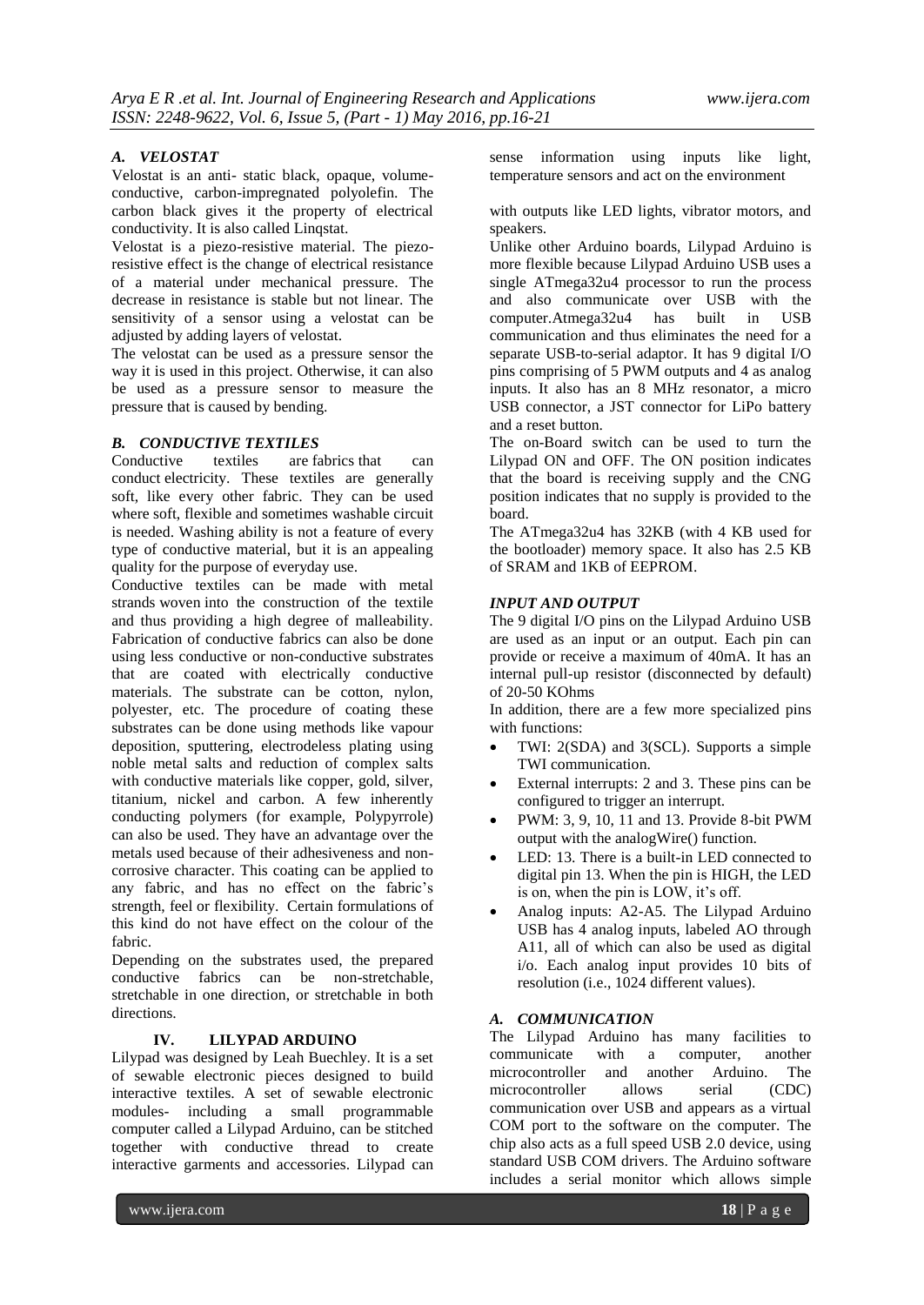textual data to be sent to and from the Arduino board. The TX and RX LEDs on the board flash when data is being transmitted via the USB connection to the computer.

The Lilypad Arduino USB also supports 12C (TWI-Two wire interface).

# **V. LILYPAD COMPONENTS USED** *1. Lilypad Arduino Simple Board*

It is controlled by an ATmega328 with the Arduino bootloader. It has a built in power supply socket, and an on/off switch. The LiPo batteries can be plugged right into the socket. The simple board is designed to eliminate the need to sew a power supply. Each Lilypad was designed to have large connecting pads which allow them to be sewn into clothing. They are also washable.

## *2. Lilypad Temperature Sensor*

The MCP9700 is a thermistor type temperature sensor. This sensor will output  $0.5V$  at  $0°C$ ,  $0.75V$ at 25◦C, and 10mV per degree Celsius. ADC allows us to establish the local ambient temperature. It has a 20mm diameter and the PCB is 0.8mm thin.

#### **VI. IMAGE OF RESPIRATORY SENSOR, SHIRT DESIGN AND GSM MODULE**



*Figure 3: Respiratory sensors*



*Figure 4: Shirt Design*



*Figure 5: GSM Module*

# **VII. RESULTS AND DISCUSSIONS**

The breathing rate of four different people, namely: Janani, Arya, Veeralakshmi and Nandhini were observed and the resistances were measured using a multimeter. The result of observation produced two sets of readings from the two sensors placed in the abdominal and the thoracic regions. The observed values are plotted into 2 graphs.



*Figure 6: Resistances measured from the sensor placed in the abdominal region*



*Figure 7: Resistance measured from the sensor placed in the thoracic region*

Figure 6 and 7 are graphs that plot the resistance values measured from the sensors placed in the abdominal and thoracic regions respectively. The readings were taken with the subjects lying down. Comparing the above graphs, it can be seen that the abdominal breathing pattern is different from the thoracic breathing pattern. Extensive discussions with various pulmonologists about the breathing pattern have brought us to the conclusion that the monitoring of the breathing pattern of any person requires observations to be made both in the abdominal and the thoracic regions. This is because the breathing pattern is more pronounced in different regions for different people.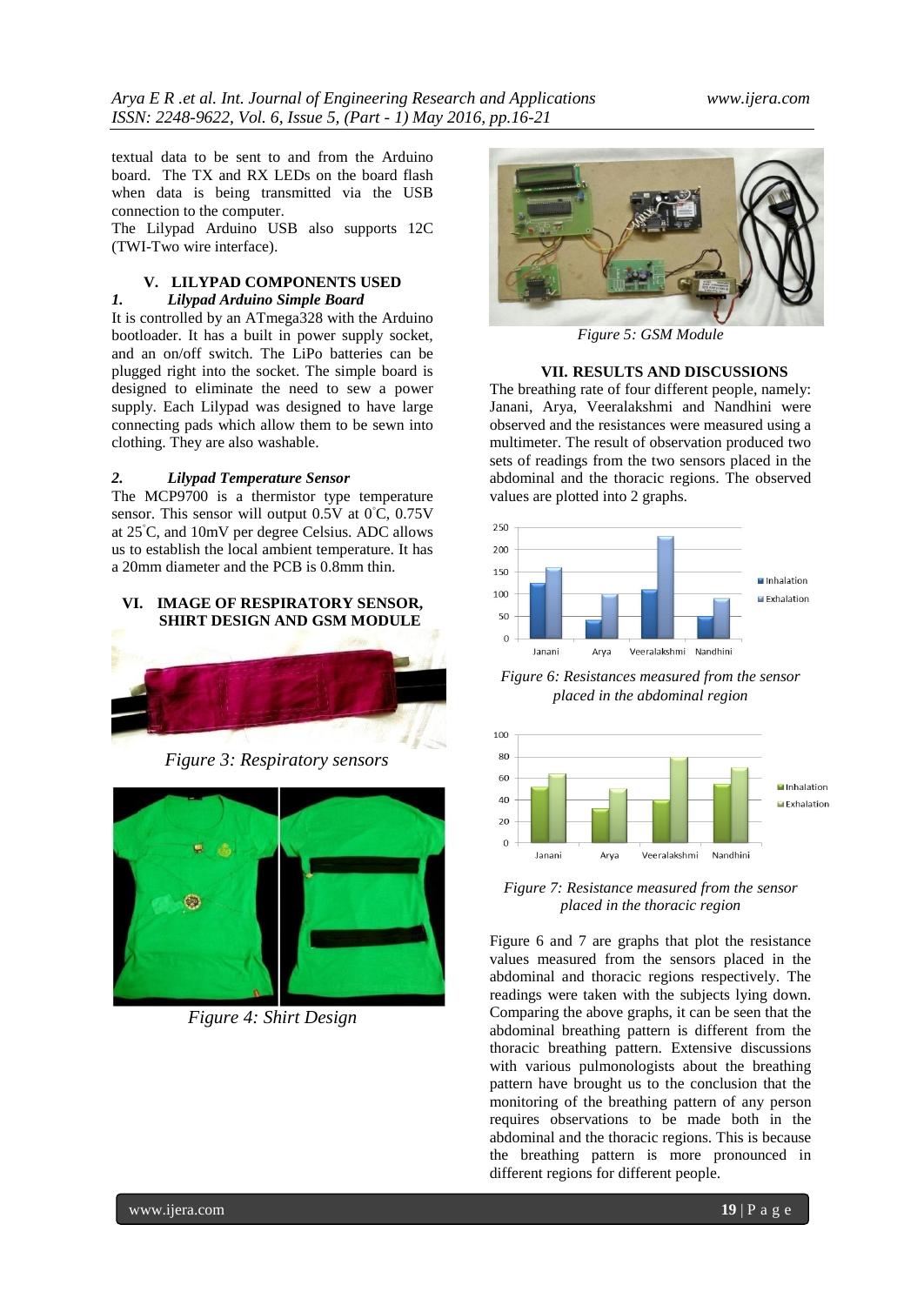

*Figure 8: Series of resistance values Observed for a single person*

Figure 8 shows the resistance value observed for a single person. The minimum and maximum readings for abdominal and thoracic regions were noted down.

MatLab software is used to continuously plot the graph of the data that is being transmitted by the Bluetooth. This plot is shown in Figure 9. The plot gives the breathing pattern of the person wearing the shirt for the complete night. The results of the breathing pattern throughout the night, enables the physician to identify the pauses in the breathing and the lengths of the pauses. The time at which the device is turned ON is also displayed. This makes it possible for the doctor to identify the stage of the sleep when the Apnea has occurred. Thus, with the results obtained, a pulmonologist can decide if a sleep study should be recommended for the patient



*Figure 9: Plot of the breathing pattern*

Additionally, to monitor the patient for Hyperthermia, the values from the temperature sensor placed in the armpit is continuously transmitted to the microcontroller and is displayed on the screen. When the temperature of the person wearing the shirt becomes equal to or above 40◦C, an alert is sent as an SMS to the preprogrammed numbers. Figure 10 shows the values of the temperature that is transmitted and the Figure 11 shows the alert sent to the mobile phone via a GSM Module.



*Figure 10: Body temperature displayed on the computer screen*



*Figure 11: SMS Alert*

#### **VIII. CONCLUSION**

The developed microcontroller based respiratory and temperature monitoring system can work for an infinite time without having the need of any human intervention. It effectively saves human energy, time and cost. Thus the microcontroller is programmed efficiently such that the device plots the respiratory pattern for the entire night. Unlike other systems that make use of large number of wires and other structures that make the patient uncomfortable, this screening device is designed to provide comfort and does not hinder the patient's body movement. It also monitors the patient for Hyperthermia. It effectively sends an EMERGENCY ALERT whenever there is an abnormality.

#### **IX. ACKNOWLEDGMENT**

We have put in a lot of effort in completing this project. However, this would not have been possible without the kind support and help of many